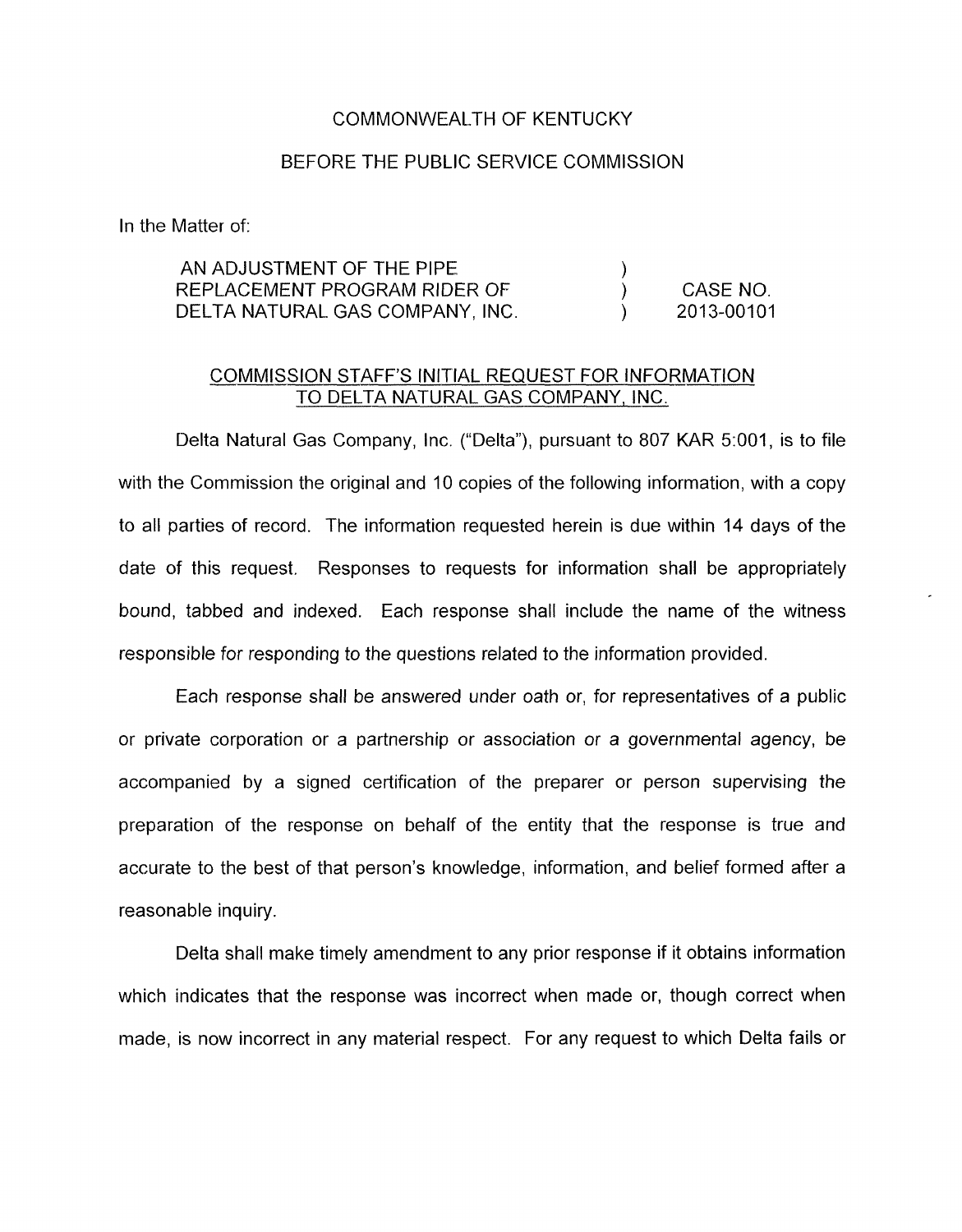refuses to furnish all or part of the requested information, Delta shall provide a written explanation of the specific grounds for its failure to completely and precisely respond.

Careful attention should be given to copied material to ensure that it is legible. When the requested information has been previously provided in this proceeding in the requested format, reference may be made to the specific location of that information in responding to this request.

1. Refer to Delta's application, Schedule I. Explain the basis for the estimate of (\$51,150) Actual Collections March 2013 and April 2013 on line 16.

2. Refer to Schedule I, Line 8 of the application, labeled "Tax expansion factor, w PSC (per Case No. 2010-00116)."

a. Explain how the tax expansion is calculated and provide an example calculation.

b. Delta's Pipe Replacement Program ("PRP") Rider tariff, Calculation of Pipe Replacement Rider Revenue Requirement, under subsection c., provides for the weighted average cost of capital to be grossed up for federal and state taxes as well as the Public Service Commission ("PSC") Assessment. Confirm that Delta is grossing up revenues for purposes of providing a revenue requirement for the PSC Assessment. If not, provide an explanation.

3. Refer to pages 2 and 3 of Schedule II in the application. In 2010 and 2011, Delta had additions to gathering lines in the amount of \$37,514 and \$5,783, respectively. These lines are designated as "Field Lines" recorded in Acct. 332 in Delta's Annual Report filed with the Commission. Explain why Delta has included

-2- Case No. 2012-00101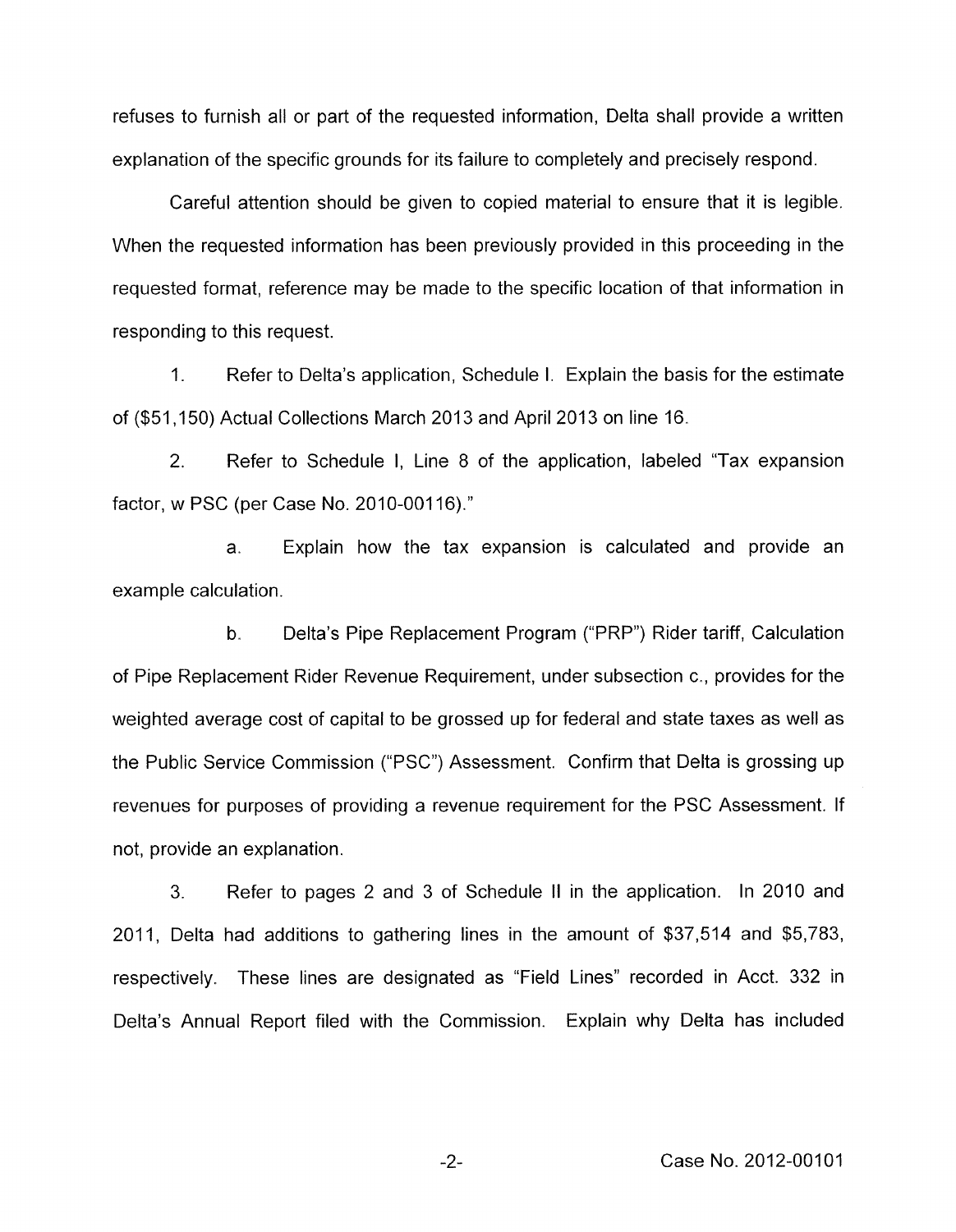gathering lines in its PRP recovery. The explanation should include the specific function of these lines in the provision of utility service by Delta as a Local Distribution Company.

4. Refer to Schedule Ill of the application under the section entitled "Increased Property Tax Expense."

a. Explain why Delta is using gross cost instead of net cost for calculating the amount of property taxes.

b. Provide a three-year history which shows the ratio of assessed value for property tax purposes to net book value of the operating assets of Delta.

5. Refer to the operating expense reductions in Maintenance of Transmission and Distribution Mains listed on Schedule Ill of the application.

a. Explain why those expenses increased to \$79,664 in 2012 from \$62,961 in the preceding year.

b. Explain why Delta is proposing to decrease its current year revenue requirement for operating expenses reductions in Maintenance of Transmission and Distribution Mains incurred in the prior year

6. Identify generally the locations of the major main replacements that occurred in 2012 and describe how those specific projects were selected and prioritized.

Grumvel ja Jeff Derouen

Executive Director Public Service Commission P.O. Box 615 Frankfort, Kentucky 40602

DATED **APR 1 2 2013** 

cc: Parties of Record